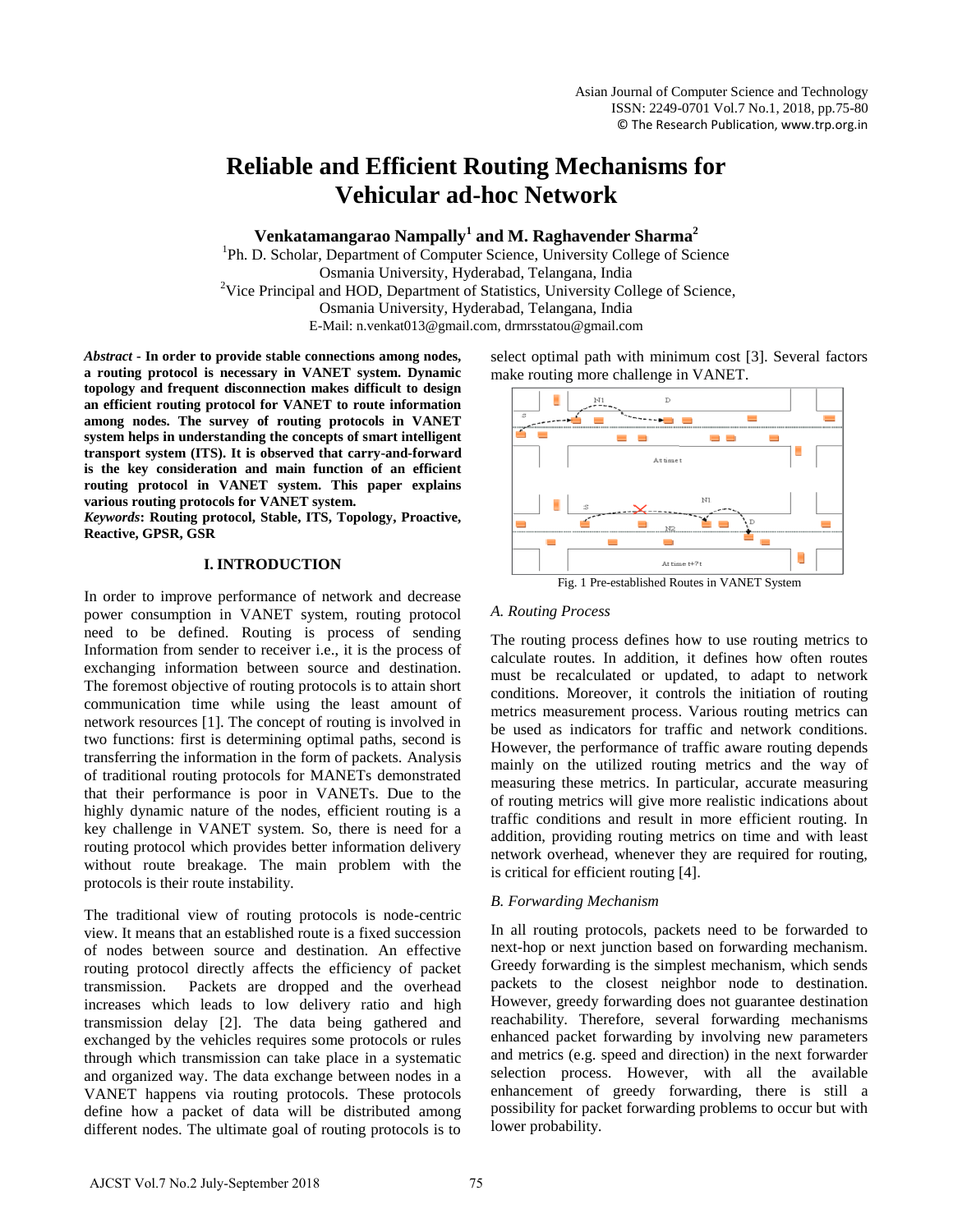

Fig. 2 Classification of Routing Protocols

## *C. Classification of Routing Protocols*

For our convenience, routing protocols in VANET system are grouped into six categorized [5].

## *1. Topology Based Routing*

It was developed to meet the dynamic nature of the Ad hoc networks. This routing protocol uses the topology which is existed in the network to forward the packets. Here periodic updating of routing protocols is required by constructing a table which contains routing paths of nodes. So consumption of lot of bandwidth for periodic updating of topology. Topology based routing protocols use links information to transmit the packets of data among nodes through the VANET. This TBR protocols are further divided as proactive and reactive routing protocols. Various types of routing protocols which are come under proactive category are DSDV, OLSR, FSR, CGSR, WRP and reactive routing protocols are AODV, TORA, PGB, and DSR. This category sub-divided into proactive, reactive, and hybrid routing sub-categories.

## *2. Cluster Based Routing Protocols*

In this category, the network divides into clusters with similar characteristics like topology, speed, velocity etc. for intra cluster communication a virtual link is creased among nodes and for inter cluster communication a cluster communicates through cluster head. Examples of the Various Cluster based routing protocols are HCB, CBR, COIN, TIBCRPH, CBLR, CBDRP etc.

## *3. Geocast Based Routing Protocols*

It is a location-based routing protocol. It delivers the packet from source to destination within a specified geographical area. The selected area for transmission is called ZOR (Zone of Relevance). Here, main idea is sender node need not to send packet to nodes beyond packet to overhead and network congestion when packets are flooded. Example of the various Geocast routing protocols are IVG, DG-CASTOR, DRG etc.

## *4. Position Based Routing Protocols*

It is a routing technique in which a node its routing decision with the help of GPS device. It sends packet from source to destination based on the geographic position of vehicle instead of using network address. It does not maintain either any link state information or routing table with another node in network. When the source needs to send a packet, it stores the destination address in the packet header.

## *5. Broadcast Based Routing Protocols*

The simplest way to implement broadcasting is flooding. It is used by VANET for sharing information like its position, traffic, weather and emergency, road conditions among vehicles to maximum nodes possible. Flooding guarantees that the message will eventually reach all the nodes i.e. vehicles in the network. But in a large network, it causes exponential increase in message transmission resulting in collision so it increases the overhead and decreases the performance of network. Example for Broadcast routing protocols is BROADCOMM, UMB, EAEP, SRB, PBSM, PGB, DECA, POCA etc.

## *6. Adaptive Connectivity Aware Routing (ACAR)*

The ACAR protocol combines two necessary elements by correctly selecting an optimal route, with the best estimated transmission quality and efficiency forwarding packets hopby-hop through each road segment in the selected route. To reduce the effects of imprecise statistical density data and development, the adaptive route selection algorithm gathers the real-time density information on-the-fly while forwarding packets.

The next hop is selected by using a metric that reduces the packet error rate (PER) of the whole route based on measured PERs at each node. It also handles the frequent network partition by carry-and-forward mechanism. ACAR is more suitable for suburban areas which do not require any infrastructure for the operation. It delivers with moderate control overhead and hence has a moderate delivery rate. The propagation mode for ACAR is unknown.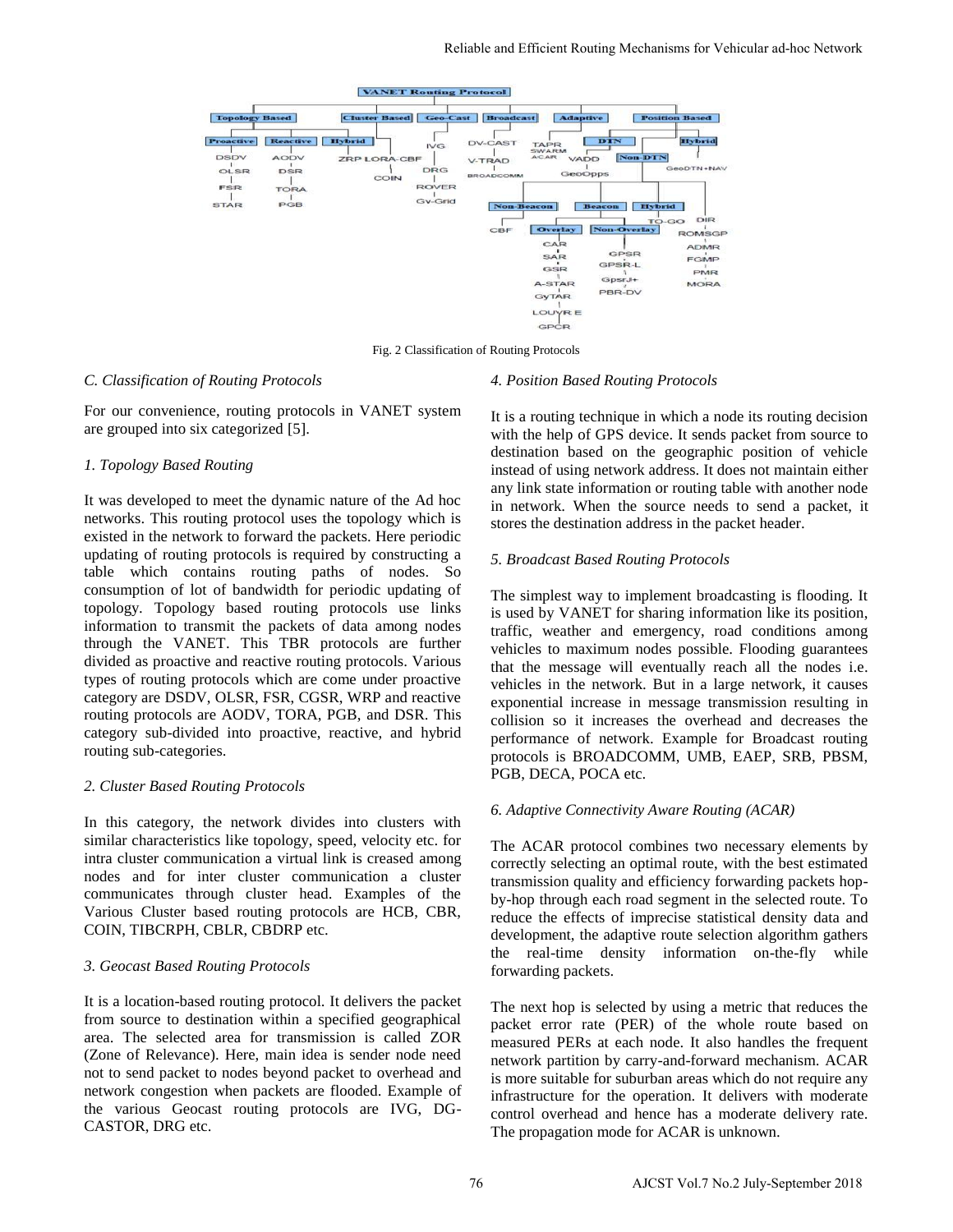These routing protocols depending on number of senders and receivers involved are divided into three types.

*a. Unicast:* This type of routing is used in V2V communication and is used to distribute the message to be specified area under in effective conditions like traffic jams, accidents etc. Here, the main goal is to perform data communication from a source node to a target node in the network via multi-hop wireless communication. The target node may be at either a precise known location or an approximate location within a specified range. Multicast is more suitable for application that require dissemination of messages to different nodes in VANET system [6]. Venkatamangarao Nampally and M. Raghavender Shama<br>
These routing protocols depending on number of senders<br>
Indicative more of the virtual into these types.<br>
L. Unicoat: This type of routing is used in V2V<br>
normanication a



Fig. 3 Unicast Routing in VANET System

*b. Multicast:* It is a specialized form of multicast addressing in which a message sent to a group of target nodes in a geographic position, usually relative to the source of the message.



Fig. 4 Unicast Routing in VANET System

*c. Broadcast/Geocast:* The main feature is to have a source node sending information to all neighbors' nodes at once. The neighbor nodes that receive the broadcast message forward it through a new broadcast in order to deliver a message to the target nodes. Broadcast is used at the discovery phase of some routing protocols in unicast communication method to find an efficient route from the source vehicle to the target vehicle.



Fig. 5 Different Communication Scenario in VANET System

The remainder of this paper is organized into as follows

Section II contains a review of related work. Section III explains routing protocols which are used in VANET communication. And we give conclusion in section IV, acknowledgment is given in section V, and at last references are given which are used for preparing this paper.



Fig. 7 Routing Propagation in VANET System

#### **II. RELATED WORK**

Data delivery in partially connected ad hoc networks is generally based on the store-and-forward concept. An Ad hoc network that uses the generalized message delay approach is called as DTMN (Delay Tolerant Mobile Network) [7]. In A-STAR, weights are assigned on the basis of traffic density and then. Here, using Dijkstra's algorithm, the shortest path is selected [8]. VADD is based on a carryand-forward scheme. This algorithm considers sparse network conditions but it was proposed for static destinations [9]. Shaffiee*et al.,* proposed connectivity-aware minimum delay geographical routing using the same carryand-forward scheme to deliver packets from a moving vehicle to a fixed destination [10]. GeoDTN+Nav is an example of a hybrid protocol. It initiates a path when a node in VANET system transmits packet of data to another node [11]. Greedy perimeter coordinator routing (GPCR) is a position-based routing for urban environment [12]. GPSR protocol acts well in two scenarios, in highway and in city environments. GSR (Geographic Source routing) also uses Dijksta's algorithm to calculate shortest path consist of sequence intersection which packet has to traverse [13]. In recent years, various researches have examined various ad hoc routing protocols taking into consideration different performance metrics. Manvi *et al.,* proposed a comparative study of three routing protocol: DSDV, AOMDV, and AODV [14]. Amit N. Chen Y. S analyzed the performance of AODV and DSR routing protocols using NS2 simulator with random waypoint model [15]. Goal.. A *et al.,* proposed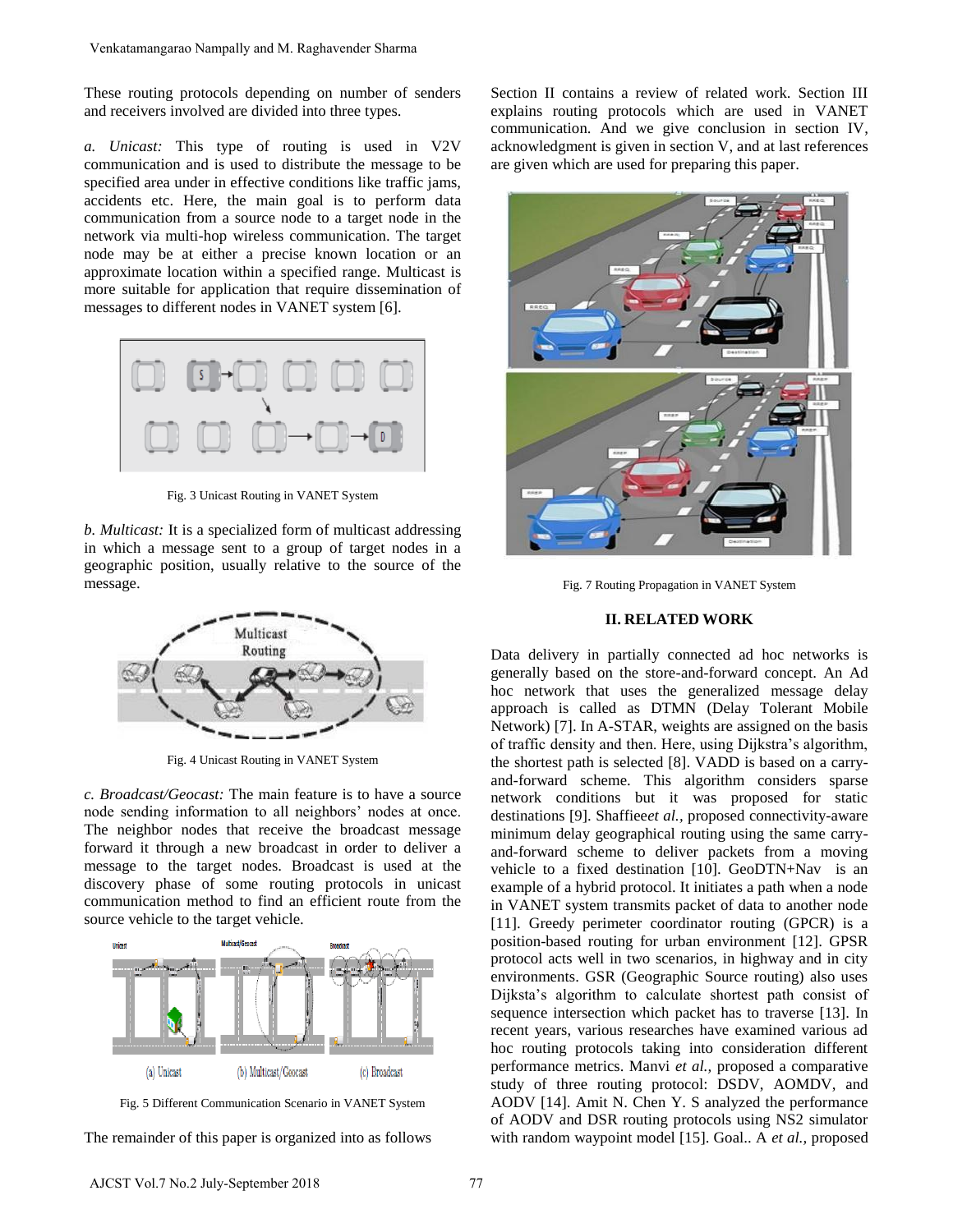methods on how to propagate safety related messages in accidental areas [16]. Jerome Haerri *et al.* improved the performance of the AODV and OLSR routing protocols under two topical and realistic mobility models for VANET [17]. Nzouonta J. *et al.* proposed a road based vehicular traffic (RBVT) routing which is a class of VANET routing protocol for the city based environments [18]. Reza Fotohi *et al.* improved AODV routing protocol by Limiting Visited Hop Count mechanism [19]. Vidhale *et al.,* evaluated the MANET routing protocols in VANET environment by using different mobility models available in VanetMobiSim [20].

## **III. METHODS**

## *A. General Classification of Routing Protocol*

In VANET technology typical routing protocols are classified as

| Proactive routing | Reactive routing | Hybrid routing |
|-------------------|------------------|----------------|
| <b>DSDV</b>       | <b>AODV</b>      | <b>GPSR</b>    |
| OLSR              | S-AODV           | <b>GPSR-L</b>  |
| <b>MOPR</b>       | <b>PAODV</b>     | <b>GPCR</b>    |
| GSR               | DSR              | $GPSRI+$       |

TABLE I TYPICAL ROUTING PROTOCOLS

## *B. Proactive Routing (Table Driven)*

They maintain the global topology information in the form of tables at every time. Proactive routing protocols are mostly based on shortest path algorithm. Here, no route discovery is required. It requires low latency for real time applications. But problem in proactive routing is unused paths occupy a significant part of the available bandwidth.

*1. DSDV (Destination Sequenced Distance Vector Routing):*  It is an enhanced form of Bellman-Ford algorithm where each node maintains a table which contains the shortest distance and the first node on the shortest path to every other node in the network. It can be applied to MANETs with few modifications.

*2. OLSR (Optimized Link State Routing):* It is a proactive protocol based on the table-driven methodology that floods a topology table of its neighbors to all nodes in the network. The link-state scheme is used by this protocol in an enhanced way to circulate topology information. OLSR operation fundamentally consists of servicing and updating information in a set of a table. This table are including data which is based on received control traffic, and control traffic is produced based on information returned from these tables. It increases the protocols suitability for ad hoc network with the rapid changes of the source and destination pairs. It uses three essential control message types

- 1. *Topology Control message (TC):* TC list out the nodes that had made the sender as their MPR.
- 2. *HELLO Control message (HELLO):* HELLO message will declare a node's knowledge about its surroundings.
- *3. Multiple interface Declaration messages (MID)*

*3. MPBR (Movement Prediction-Based Routing):* It is based on vehicle movement information and guarantees the selection of the best next hop for data forwarding.

*4. GSR (Global State Routing):* This protocol for vehicular networks works very well in city environment where traffic density is high during day hours but less in night hours. GSR is combination of position based with topology based routing. This algorithm first selects the path and finds the shortest distance using Dijkstra algorithm. GSR uses Reactive Location Service (RLS) to get the destination address. This RLS provide best route for sender to send the packet. Application layer provide VANET applications to interact with user and other layers for communication. Transport layer uses protocols like User datagram protocol (UDP) and Transmission control protocol (TCP) for congestion control in VANET. Network layer provide route to the data by using RLS. The Last layer i.e. Physical layer provide wireless communication that is working on IEEE standard 802.11a, 802.11b, 802.11g. Reliable and Ffrichar Routing Mechanisms for Vehicular ad-hoc Network<br>
in The photogromoton mechanisms (with The Control mechanisms of the model<br>
the that and made the sender as their MPR.<br>
2. HELLO Control mecosege (HELL

## *C. Reactive (On-Demand Routing Protocols)*

Here, the routes are established on demand and the destination sequence number can find the latest route to the destination.

*1. AODV:* Ad-hoc On Demand Distance Vector Routing protocol is depending on a mechanism related to on-demand approach. It is a reactive protocol which establishes a route when a node requires sending data packets. It has the ability of both multicast and unicast routing. It is different from others because it uses destination sequence number (DestSeqNum). It has up-to-date path to the destination because of using DestSeqNum. It responds to the link failure in the network. It can be applied to large scale Ad hoc network. It can be used in singular and multimode routing. It will create a (RREQ) route request message to be flooded to the other nodes in a limited way. It uses three message controls

- 1. Route request (RREQ)
- 2. Route reply (RREP)
- 3. Route error (RERR)



Fig. 8 AODV Routing Protocol Process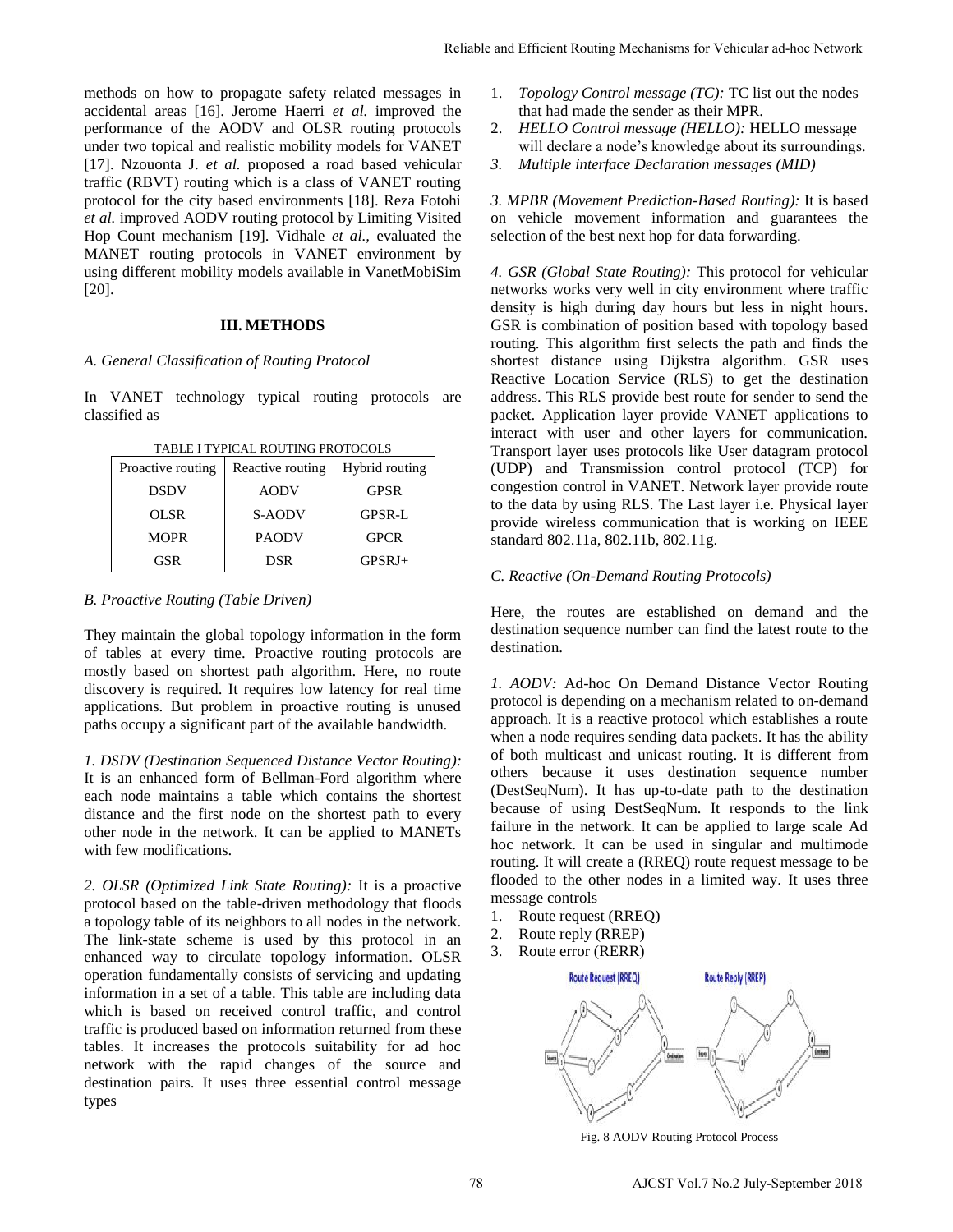If a node unable to send a packet, it generates a RERR message. When the originator node receives the RERR, it initiates a new route discovery for the given node. *2. S-AODV (Secure AODV)* 

The S-AODV routing protocol proposed in is used to protect the routing messages of the original AODV. We now explain the operation of the hash chains.

## *3. P-AODV*

Priority based route maintenance process uses overhearing mechanism in which the neighbor nodes overhear the data packets of a route. This mechanism is enabled by implementing the promiscuous mode in AODV routing protocol. The neighbor which overhears packets creates an ART (if not already created) and adds the entry for the node which it overheard, along with the destination information.

## *4. DSR (Dynamic Source Routing)*

When a source node has data packets to be sent to that destination, it initiates route request packet. This route request flooded throughout the network. Each route request carries a sequence number on the packet before forwarding the packet. It utilizes source routing and maintains functional paths. It consists of route detection and route servicing. Here, a node requires four essential structures of data that are considered to be conceptual, to be able to engage in the DSR. Venkatamangarao Nampally and M. Raghavender Shama<br>
1 a node unable to sead a packet, it generates a RERR<br>
1 a node unable to sead a packet, it generates the RERR, it<br>
actives the NGRE Construct the construction of the act

- 1. *A Retransmission Buffer:* The retransfer buffer of a node is packets queue sent by this node that is expecting for the arrival of an acknowledgement from the next hop in the source path.
- 2. *A Send Buffer:* Every packet after being registered in the buffer should be deleted from the send buffer.
- 3. *A Route Cache:* Route cache is responsible for storing all requested information related to routing in VANET system.
- 4. *A Route Request Table:* The route request table is considered of records collection about route request packets that were recently forwarded or originated by this node.

DSR contains two phases.

- 1. Route discovery
- 2. Route maintenance

## *D. Hybrid Routing Protocol (HRP)*

It requires less memory and integrates both routing protocols advantages. It reports routing information only when there is a change in the topology of the network.

## *1. GPSR (Greedy Perimeter Stateless Routing)*

When a packet reaches the region where greedy forwarding is impossible, this protocol is a restricted greedy forwarding procedure.



## *2. OLSR (Optimized Link State Routing)*

It is a proactive protocol based on the table-driven methodology that floods a topology table of its neighbors to all nodes in the network. The link-state scheme is used by this protocol in an enhanced way to circulate topology information. OLSR operation fundamentally consists of servicing and updating information in a set of a table. This table is including data which is based on received control traffic, and control traffic is produced based on information returned from these tables. It increases the protocols suitability for ad hoc network with the rapid changes of the source and destination pairs. It uses three essential control message types

- a. *Topology Control message (TC):* TC list out the nodes that had made the sender as their MPR.
- b. *HELLO Control message (HELLO):* HELLO message will declare a node's knowledge about its surroundings.
- *c. Multiple interface Declaration messages (MID)*

# *3. GPCR*

The greedy perimeter coordinator routing (GPCR) protocol sends the data via the shortest path using the Dijkstra algorithm.

## *4. GRP (Geographic Routing Protocol)*

It uses the concept of source routing and it uses GPS to locate the location of a node. In source routing the sender knows all hop-by-hop routes to the destination. All the routes are stored in the route cache. It has the capability to handle unidirectional links. This approach is known as hybrid routing protocol, because it uses simultaneously the strengths of reactive and proactive routing protocols. It is used in two into two approaches. In greedy forwarding, the data is sent to the closest neighbor of the destination node using the three VANET routing mechanisms. The second approach is perimeter routing which implies planar graph traversal concept, so any node does not require saving any extra or unimportant information. In order to use the greedy forwarding approach, the sender node determines the receiver node estimated location. The mostly used three greedy routing protocols are

- 1. Nearest with Forward Process (NFP)
- 2. Most Forwarded within R (MFR) and
- 3. Compass routing